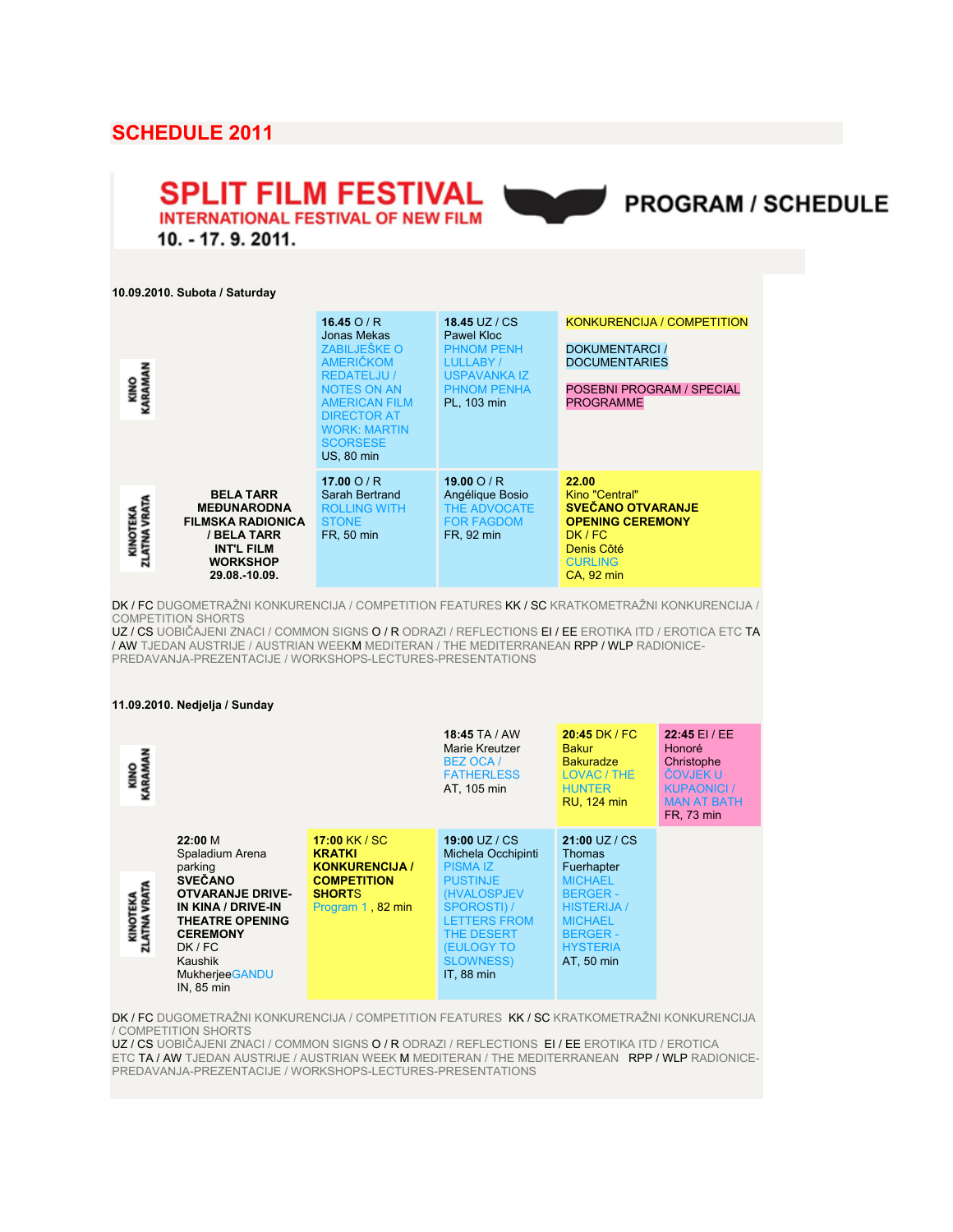#### **12.09.2010. Ponedjeljak / Monday**

| <b>KINO</b><br>ARAM     | 10:00<br><b>PRESS</b><br><b>SCREENINGS</b>                                                                                                                | 16:45 DK / FC<br>Kyu-hwan Jeon<br><b>GRAD PLESA /</b><br><b>DANCE TOWN</b><br><b>KR, 94 min</b>               | <b>18:45 TA / AW</b><br>Lawrence Tooley<br><b>HEADSHOTS</b><br>AT, 92 min                                           | $20:45$ DK / FC<br><b>Kaushik</b><br><b>Mukherjee GANDU</b><br><b>IN, 85 min</b>                                                         | 22:45 EI / EE<br>Čálek David<br><b>RAJ PAKAO /</b><br><b>HEAVEN</b><br><b>HELL</b><br>CZ, 82min |
|-------------------------|-----------------------------------------------------------------------------------------------------------------------------------------------------------|---------------------------------------------------------------------------------------------------------------|---------------------------------------------------------------------------------------------------------------------|------------------------------------------------------------------------------------------------------------------------------------------|-------------------------------------------------------------------------------------------------|
| KINOTEKA<br>LATNA VRATA | $12:00$ Loggia<br><b>PRESS</b><br><b>CONFERENCE</b><br>22:00<br>Spaladium Arena<br>Parking<br><b>DRIVE-IN KINO /</b><br><b>DRIVE-IN</b><br><b>THEATRE</b> | 17:00 TA / AW<br>Program kratkih /<br><b>Shorts</b><br>Gerald<br>WeberSEMIOTIC<br><b>GHOSTS</b><br>AT, 69 min | 19:00 KK / SC<br><b>KRATKI</b><br><b>KONKURENCIJA /</b><br><b>COMPETITION</b><br><b>SHORTS</b><br>Program 2, 81 min | 21:000/R<br>Beck Gustavo / Luiz<br>Ferreira, Leonardo<br><b>CHANTAL AKERMAN,</b><br><b>ODAVDE / FROM</b><br><b>HERE</b><br>BR/FR, 62 min |                                                                                                 |

DK / FC DUGOMETRAŽNI KONKURENCIJA / COMPETITION FEATURES KK / SC KRATKOMETRAŽNI KONKURENCIJA / COMPETITION SHORTS

UZ / CS UOBIČAJENI ZNACI / COMMON SIGNS O / R ODRAZI / REFLECTIONS EI / EE EROTIKA ITD / EROTICA ETC TA / AW TJEDAN AUSTRIJE / AUSTRIAN WEEKM MEDITERAN / THE MEDITERRANEAN RPP / WLP RADIONICE-PREDAVANJA-PREZENTACIJE / WORKSHOPS-LECTURES-PRESENTATIONS

## **13.09.2010. Utorak/ Tuesday**

| KINO<br>KARAMAN                  | 10:00<br><b>PRESS SCREENINGS</b>                                                                                                                                                                                                | 16:45 UZ / CS<br>Andris Gauja<br><b>OBITELJSKI</b><br><b>NAGON / FAMILY</b><br><b>INSTINCT</b><br>LV, 58 min                        | 18:45 TA / AW<br>Arman T. Riahi<br><b>CRNI / DARKHEAD</b><br>AT, 90 min                                             | 20:45 DK / FC<br><b>Nikolaus</b><br><b>Geyrhalter</b><br>ZAPAD /<br><b>OCCIDENT</b><br>AT, 90 min                                                                                              | 22:45 EE / EI<br>Tsugita Jun<br><b>NAPALJENA</b><br><b>KUĆA STRAVE /</b><br><b>HORNY HOUSE</b><br><b>OF HORROR</b><br>JP, 75 min |
|----------------------------------|---------------------------------------------------------------------------------------------------------------------------------------------------------------------------------------------------------------------------------|-------------------------------------------------------------------------------------------------------------------------------------|---------------------------------------------------------------------------------------------------------------------|------------------------------------------------------------------------------------------------------------------------------------------------------------------------------------------------|----------------------------------------------------------------------------------------------------------------------------------|
| VRATA<br>KINOTEKA<br>ZLATNA VRAT | <b>12:00 Loggia</b><br><b>HAPPY HOUR</b><br>14:00 Predavanje /<br>Lecture<br>Martina<br><b>PetrovićPROGRAM</b><br><b>MEDIA 2007</b><br>22:00<br>Spaladium Arena<br>Parking<br><b>DRIVE-IN KINO /</b><br><b>DRIVE-IN THEATRE</b> | 17:00 TA / AW<br><b>Nikolaus</b><br>Geyrhalter<br><b>KRUH NAŠ</b><br>SVAGDAŠNJI /<br><b>OUR DAILY</b><br><b>BREAD</b><br>AT, 92 min | 19:00 KK / SC<br><b>KRATKI</b><br><b>KONKURENCIJA /</b><br><b>COMPETITION</b><br><b>SHORTS</b><br>Program 3, 85 min | $21:00$ O / R<br>Sarah Bertrand<br><b>ROLLING WITH</b><br><b>STONE</b><br>FR, 50 min<br><b>Juillerat Vincent</b><br><b>POSTAJUCI</b><br>OTTO /<br><b>BECOMING</b><br><b>OTTO</b><br>FR, 30 min |                                                                                                                                  |

DK / FC DUGOMETRAŽNI KONKURENCIJA / COMPETITION FEATURES KK / SC KRATKOMETRAŽNI KONKURENCIJA / COMPETITION SHORTS

UZ / CS UOBIČAJENI ZNACI / COMMON SIGNS O / R ODRAZI / REFLECTIONS EI / EE EROTIKA ITD / EROTICA ETC TA / AW TJEDAN AUSTRIJE / AUSTRIAN WEEKM MEDITERAN / THE MEDITERRANEAN RPP / WLP RADIONICE-PREDAVANJA-PREZENTACIJE / WORKSHOPS-LECTURES-PRESENTATIONS

#### **14.09.2010. Srijeda / Wednesday**

|                       | 16:45 $O/R$                                                                                                            | 18:45 DK / FC      | 20:45 DK /FC                                           | 22:45 EE / EI                       |
|-----------------------|------------------------------------------------------------------------------------------------------------------------|--------------------|--------------------------------------------------------|-------------------------------------|
|                       | Jonas Mekas                                                                                                            | <b>Mike Figgis</b> | Christopher                                            | Sol Jo                              |
|                       | ZABILJEŠKE O                                                                                                           | THE CO(te)LETTE    | Murray / Pablo                                         | <b>FAKE ORGASM</b>                  |
|                       | <b>AMERIČKOM</b>                                                                                                       | <b>FILM</b>        | Carrera                                                | / LAŽNI                             |
| <b>KINO</b><br>ARAMAN | <b>REDATELJU / NOTES</b><br><b>ON AN AMERICAN</b><br><b>FILM DIRECTOR AT</b><br><b>WORK: MARTIN</b><br><b>SCORSESE</b> | BE/UK/NL, 58 min   | <b>MANUEL DE</b><br><b>RIBERA</b><br><b>CL. 90 min</b> | <b>ORGAZAM</b><br><b>ES, 81 min</b> |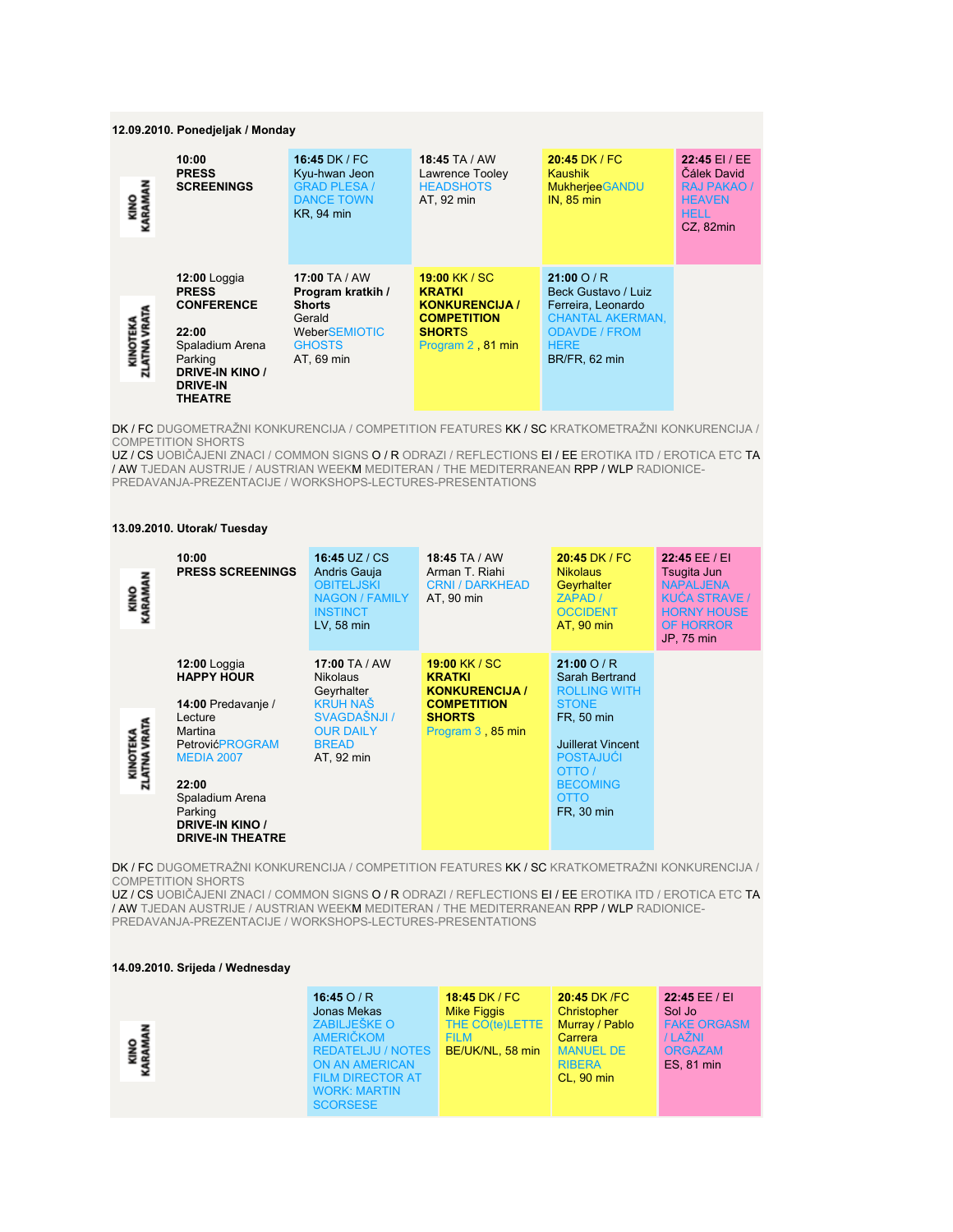|                         |                                                                                                                                                       | <b>US. 80 min.</b>                                                            |                                                                          |                                                                       |
|-------------------------|-------------------------------------------------------------------------------------------------------------------------------------------------------|-------------------------------------------------------------------------------|--------------------------------------------------------------------------|-----------------------------------------------------------------------|
|                         | $12:00$ Loggia<br><b>PRESS</b><br><b>CONFERENCE</b>                                                                                                   | 17:00 KK / SC<br><b>KRATKI</b><br><b>KONKURENCIJA /</b><br><b>COMPETITION</b> | 19:00 $O/R$<br><b>Chodorov Pip</b><br><b>FREE RADICALS</b><br>FR, 80 min | $21:00$ O / R<br>Angélique Bosio<br>THE ADVOCATE<br><b>FOR FAGDOM</b> |
| KINOTEKA<br>ZLATNA VRAT | 14:00 Prezentacija /<br>Presentation<br>Franz Jud<br><b>DIAGONALE - Festival</b><br>austrijskog filma /<br><b>Festival of Austrian</b><br><b>Film</b> | <b>SHORTS</b><br>Program 4 80 min                                             |                                                                          | FR, 92 min                                                            |

DK / FC DUGOMETRAŽNI KONKURENCIJA / COMPETITION FEATURES KK / SC KRATKOMETRAŽNI KONKURENCIJA / COMPETITION SHORTS

UZ / CS UOBIČAJENI ZNACI / COMMON SIGNS O / R ODRAZI / REFLECTIONS EI / EE EROTIKA ITD / EROTICA ETC TA / AW TJEDAN AUSTRIJE / AUSTRIAN WEEKM MEDITERAN / THE MEDITERRANEAN RPP / WLP RADIONICE-PREDAVANJA-PREZENTACIJE / WORKSHOPS-LECTURES-PRESENTATIONS

## **15.09.2010. Četvrtak / Thursday**

| <b>KINO</b><br>KARAMA                                                                                                                                    | 16:45 UZ / CS<br>Esther Pérez de Eulate<br><b>JAVNA POEZIJA, TRG</b><br>/ PUBLIC POETIC.<br><b>SQUARE</b><br>ES, 71 min | 18:45 DK / FC<br><b>Sheron Davoc</b><br><b>PUTEVI MORA /</b><br><b>WAYS OF SEA</b><br><b>PH, 78 min</b>                                                                       | 20:45 DK / FC<br>Naomi Kawase<br><b>HANEZU</b><br>JP. 91 min                                                                           | 22:45 EE / EI<br>Derflinger<br>Sabine<br>DAN I NOC /<br><b>DAY AND</b><br><b>NIGHT</b><br>AT, 101 min |
|----------------------------------------------------------------------------------------------------------------------------------------------------------|-------------------------------------------------------------------------------------------------------------------------|-------------------------------------------------------------------------------------------------------------------------------------------------------------------------------|----------------------------------------------------------------------------------------------------------------------------------------|-------------------------------------------------------------------------------------------------------|
| $12:00$ Loggia<br><b>HAPPY HOUR</b><br>DRUŽENJE S<br>KINOTEKA<br>ZLATNA VRATA<br><b>AUTORIMA</b><br>14:00<br><b>OKRUGLI STOL /</b><br><b>ROUND TABLE</b> | 17:00 KK / SC<br><b>KRATKI</b><br><b>KONKURENCIJA /</b><br><b>COMPETITION</b><br><b>SHORTS</b><br>Program 5, 85 min     | 19:00 M<br>LOKALITET: JUŽNO<br><b>BOJIŠTE VRIJEME:</b><br><b>DOMOVINSKI RAT /</b><br>LOCATION:<br><b>SOUTHERN FRONT</b><br><b>TIME: HOMELAND</b><br><b>WAR</b><br>HR, 60 min. | $21:00$ TA / AW<br>Nikolaus<br>Geyrhalter<br><b>GODINA NAKON</b><br>DAYTONA / THE<br><b>YEAR AFTER</b><br><b>DAYTON</b><br>AT. 204 min |                                                                                                       |

DK / FC DUGOMETRAŽNI KONKURENCIJA / COMPETITION FEATURES KK / SC KRATKOMETRAŽNI KONKURENCIJA / COMPETITION SHORTS

UZ / CS UOBIČAJENI ZNACI / COMMON SIGNS O / R ODRAZI / REFLECTIONS EI / EE EROTIKA ITD / EROTICA ETC TA / AW TJEDAN AUSTRIJE / AUSTRIAN WEEKM MEDITERAN / THE MEDITERRANEAN RPP / WLP RADIONICE-PREDAVANJA-PREZENTACIJE / WORKSHOPS-LECTURES-PRESENTATIONS

#### **16.09.2010. Petak / Friday**

| <b>KINO</b><br>KARAMAI       |                                                                                                        |                                                                                             | 18:45 DK / FC<br><b>Marcin Wrona</b><br><b>KRŠTENJE / THE</b><br><b>CHRISTENING</b><br><b>PL, 86 min</b>                                                                                                | 20:45 DK / FC<br>Lluis Galter<br><b>CARACREMADA</b><br><b>ES, 98 min</b>                                                                                         | 22:45 EE / EI<br><b>Despentes</b><br>Virginie<br><b>MUTANTES:</b><br><b>PUNK PORN</b><br><b>FEMINISM</b><br><b>FR, 90 min</b> |
|------------------------------|--------------------------------------------------------------------------------------------------------|---------------------------------------------------------------------------------------------|---------------------------------------------------------------------------------------------------------------------------------------------------------------------------------------------------------|------------------------------------------------------------------------------------------------------------------------------------------------------------------|-------------------------------------------------------------------------------------------------------------------------------|
| KINOTEKA<br>LATNA VRATA<br>ನ | 12:00 Loggia<br><b>PRESS CONFERENCE</b><br>14:00<br>Giuliano<br>ChiaradiaART MOBILE<br><b>WORKSHOP</b> | 17:00 TA $/$<br><b>AW</b><br><b>Nikolaus</b><br>Geyrhalter<br><b>PRIPYAT</b><br>AT. 100 min | 19:00 UZ / $CS$<br>Herman<br><b>Asselberghs</b><br><b>DRAGI STEVE /</b><br><b>DEAR STEVE</b><br>BE/NL, 45 min<br>Paul van den<br>Wildenberg<br><b>TRIPTIH /</b><br><b>TRIPTYCH</b><br><b>NL, 60 min</b> | 21:00 EE / EI<br>Tachou<br><b>FrédéricPRIMITIVNI</b><br><b>PORNOGRAFSKI</b><br><b>FILMOVI / PRIMITIVE</b><br><b>PORNOGRAPHIC</b><br><b>MOVIES</b><br>FR. 90 min. |                                                                                                                               |